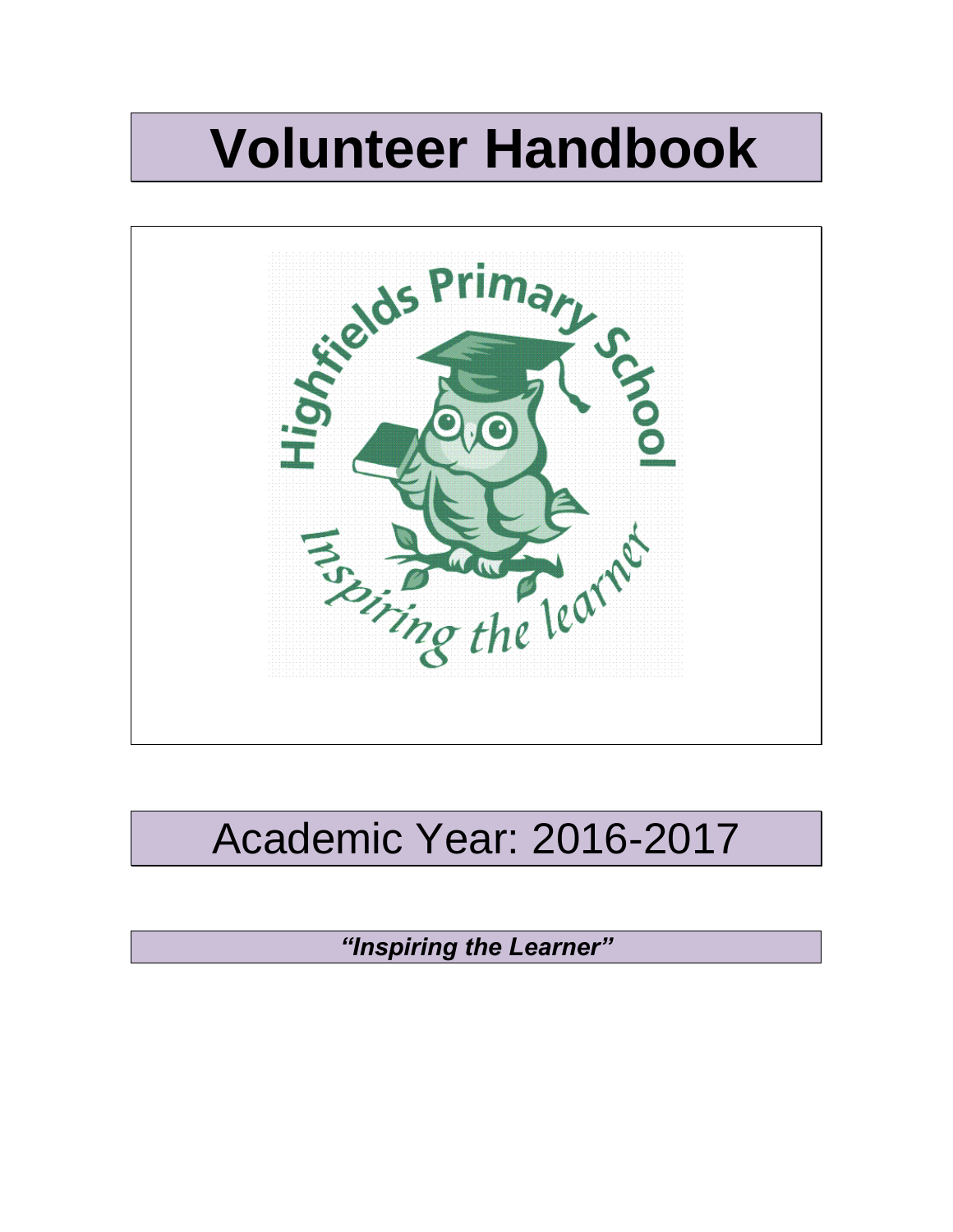Dear Volunteer,

First of all I want to say a thank you for volunteering your services at Highfields Primary School. We work very hard to ensure that we provide the very best we can for the young people that we serve. For this reason we have developed a policy and structure that we believe, with your help, can make a difference to the lives of our pupils.

Believe it or not we get inundated with offers of support and we believe it is important to have the "right people for the right job" and so often find ourselves turning people away when we are either oversubscribed or if we believe someone is unsuitable. To ensure that we make best use of the wide range of skills on offer I have asked Mrs Portlock to co-ordinate and match up the needs of the pupils and staff (as put forward by staff) and the skills and availability of you the volunteer. This way I hope to ensure best value and impact for our pupils.

I very much appreciate your time and feel it is important to value the work of volunteers. This pack will hopefully demonstrate our commitment to developing the role of our volunteers and will set out guidelines to ensure a high level of professionalism amongst all adults in school.

Please read through the pack carefully and complete the relevant forms before starting your placement in school.

If you have any questions or queries whilst volunteering with us please feel free to speak to either Mrs. Portlock or to myself.

Yours sincerely,

Mark Wilkes *Headteacher*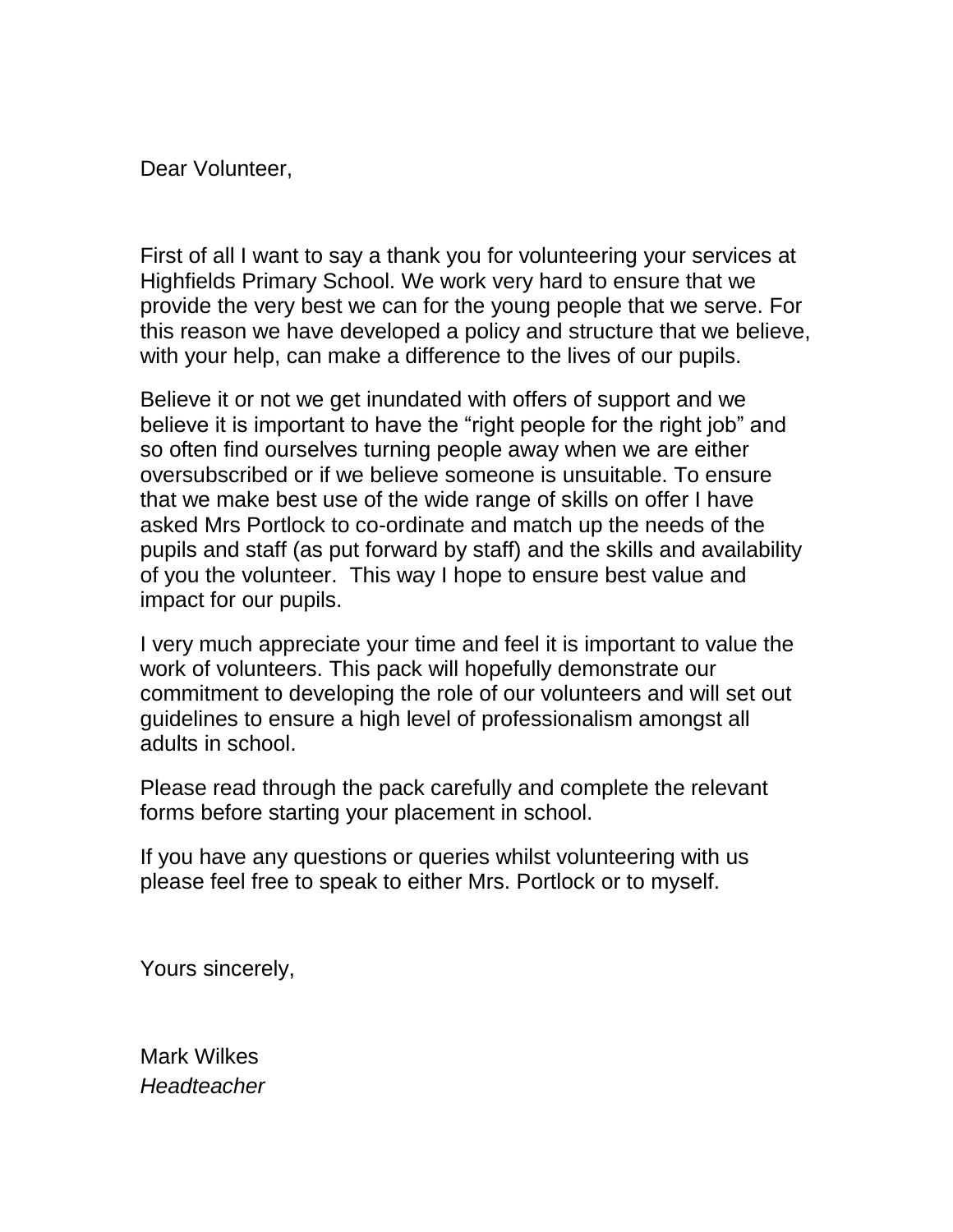## **Policy on Adult Volunteer Helpers**

#### **1 Introduction**

- 1.1 We want our school to be open and welcoming to all who would like to support the children. We also want to encourage parents and other adults to help teachers in a variety of ways. However, our overriding concern is for the safety of the children in our care. This document sets out our school's policy, which is to ensure that the children benefit from as much help and support as possible, and are provided at the same time with the best possible security.
- 1.2 The school has a variety of adults working on the premises at any one time. They can be categorised as follows:
- 1.2.1 Paid full- or part-time staff employed by the school:

teachers; teaching assistants; SEN assistants; nursery nurse; caretaker; cleaners; dinner supervisors; school secretaries; librarian; instructors.

1.2.2 Adult workers employed by another organisation:

peripatetic music teachers; trainee teachers; LA advisers and inspectors; health visitors; grounds maintenance staff; contract workers (e.g. an electrician or heating engineer); School Improvement Partner [SIP].

#### 1.2.3 Volunteer helpers:

parents or other adult helpers working alongside teachers; students on work experience.

This policy sets out the arrangements for volunteer helpers only.

#### **2 Volunteer helpers**

2.1 Volunteer helpers support the school in a number of ways, including:

supporting individual pupils; hearing pupils read; helping with classroom organisation; helping with the supervision of children on school trips; helping with group work; helping with art or subjects involving other practical activities.

2.2 Volunteer helpers are not allowed to do the following activities: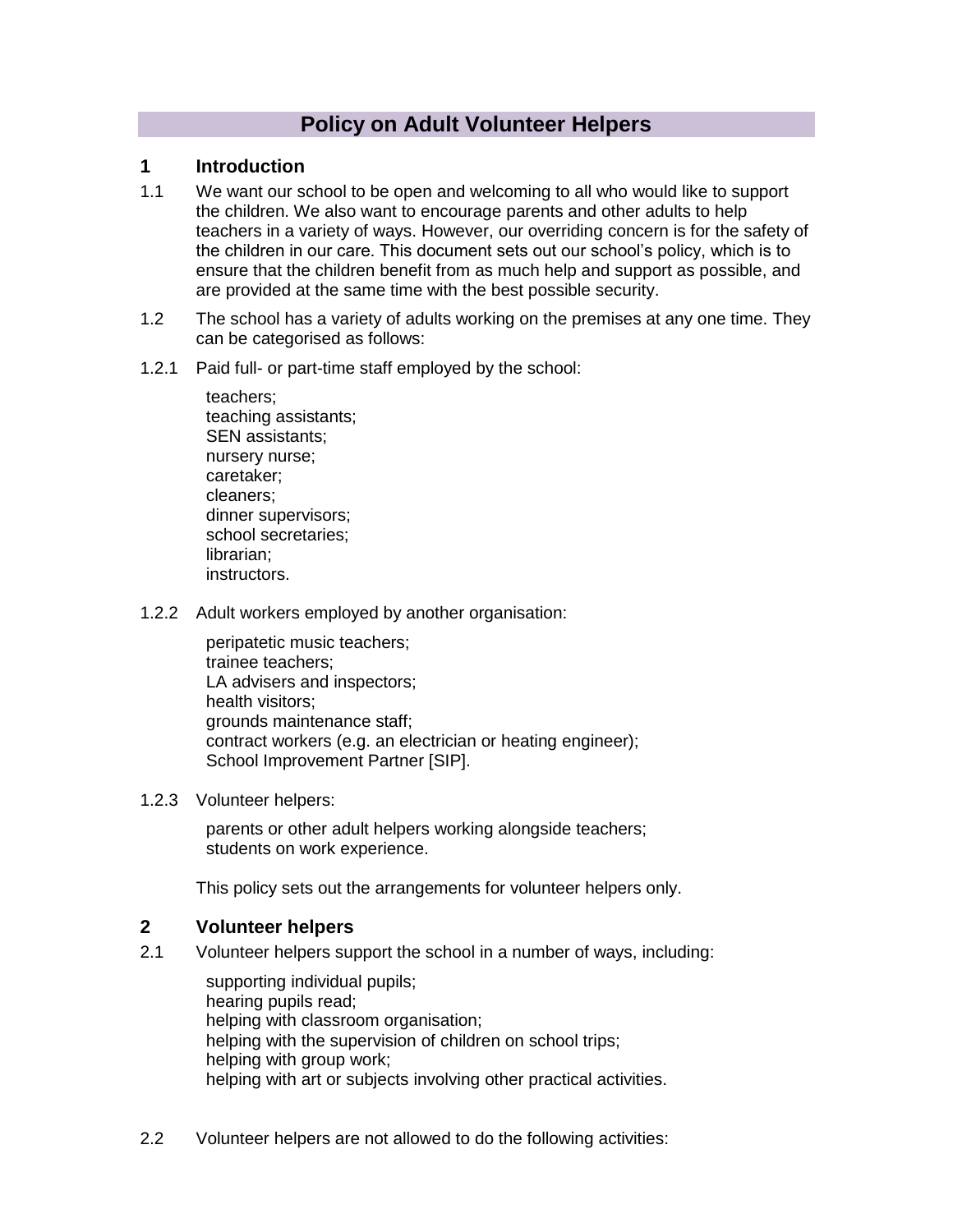take responsibility for all or some of the whole class; change very young children, or supervise them changing; supervise children engaged in PE or other specialist activities; take children off the school site without a teacher in charge.

The responsibility for the health and welfare of the child remains with the class teacher at all times.

## **3 Signing in**

3.1 When helpers arrive in the school, they must sign in at the reception desk. They will be given a visitor's badge, which they should wear at all times. The signing-in sheet will give the date and time of arrival. They must also sign out, stating the time they are leaving, and return their badge before they leave.

## **4 Police checks**

- 4.1 For the children's safety, all volunteer helpers **may be** required to have police clearance before they work in the school.
- 4.2 The headteacher has the authority not to accept the help of volunteers if he or she believes it will not be in the best interests of the children.

## **5 Deployment of classroom helpers**

5.1 It is the policy of this school that parent helpers do not support in their own child's classroom, as this can be distracting for the child, and perhaps place the class teacher in an uncomfortable situation. Helpers will be asked to support in classes in which there is the most need for individual support.

#### **6 Monitoring and review**

- 6.1 The day-to-day monitoring of this policy is the responsibility of the Headteacher.
- 6.2 This policy will be reviewed every two years, or earlier if considered necessary.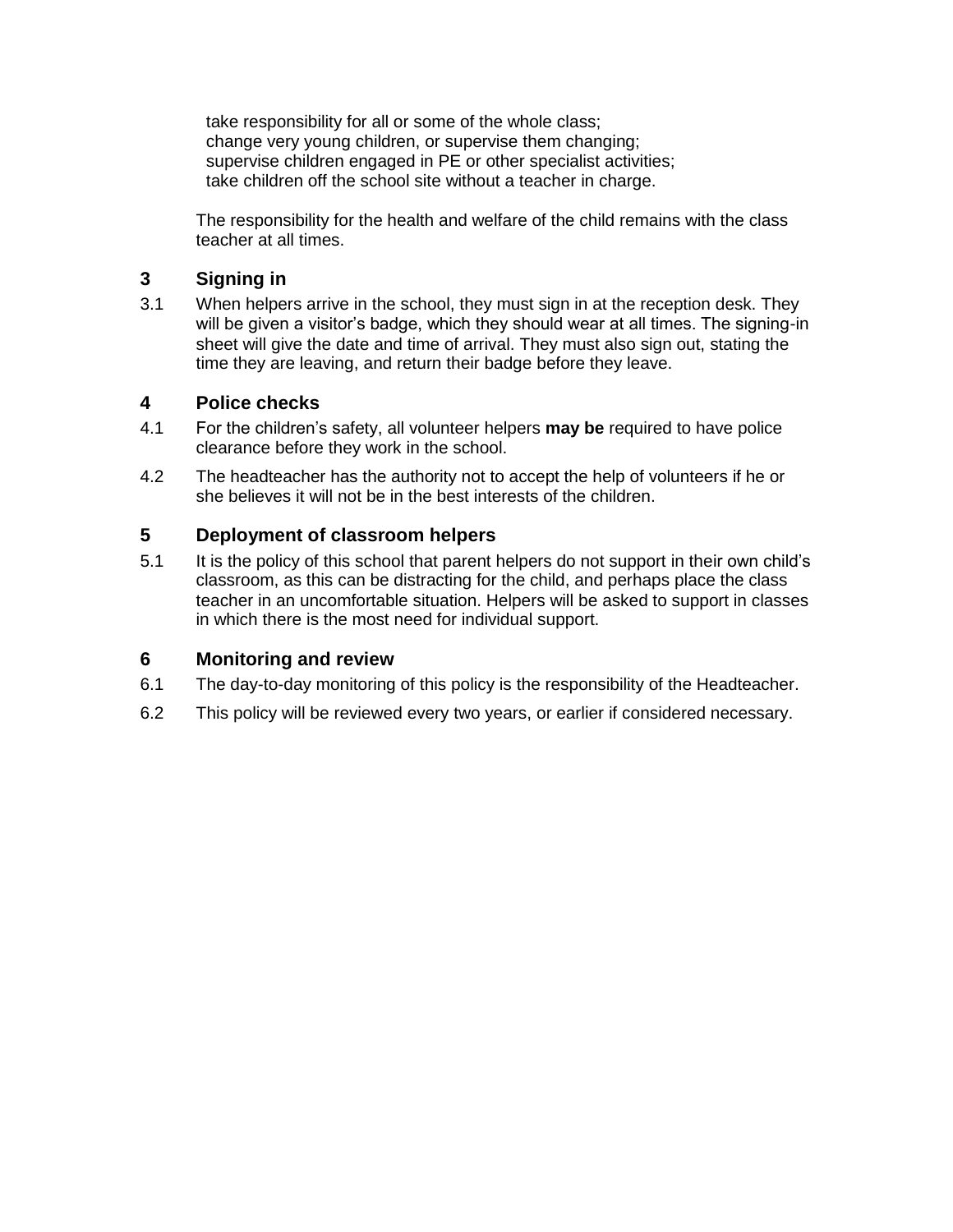## **Mission Statement and Aims**

#### **Mission Statement**

**"Inspiring the Learner."**

**At Highfields we believe everyone is a learner and has the chance to develop their skills, knowledge and understanding. Everything we do is about enabling the individual to maximise their potential in all they do.**

#### **Aims of the School**

- \* To inspire and motivate everyone to become enthusiastic life long learners.
- $\bullet$  To provide a happy, safe caring ethos and stimulating environment in which pupils will have a desire to succeed.
- \* To promote high standards in behaviour and conduct.
- To promote high standards through providing highly qualified, skilled, dedicated and motivated staff who strive for excellence.
- To foster parental involvement in the education of their chid, and to develop the partnership between the home, the school and the community.
- \* To nurture the pupil's spiritual, moral and cultural awareness.
- \* To provide a broad, balanced and relevant curriculum in order to develop a range of skills, knowledge and understanding for the  $21<sup>st</sup>$  century.
- To encourage each child to become an active member of the school community with a valued voice.
- \* To encourage and support each child in their own personal goals of achievement and independence both within and out of school hours.
- To raise aspiration and promote a positive 'can do attitude' and willingness to take risks.
- To provide a firm foundation in the basic skills of Literacy and Numeracy, from which each child can develop.
- \* To support the development of each child's self esteem and self belief.
- \* To provide a culture of mutual respect for individuals and property.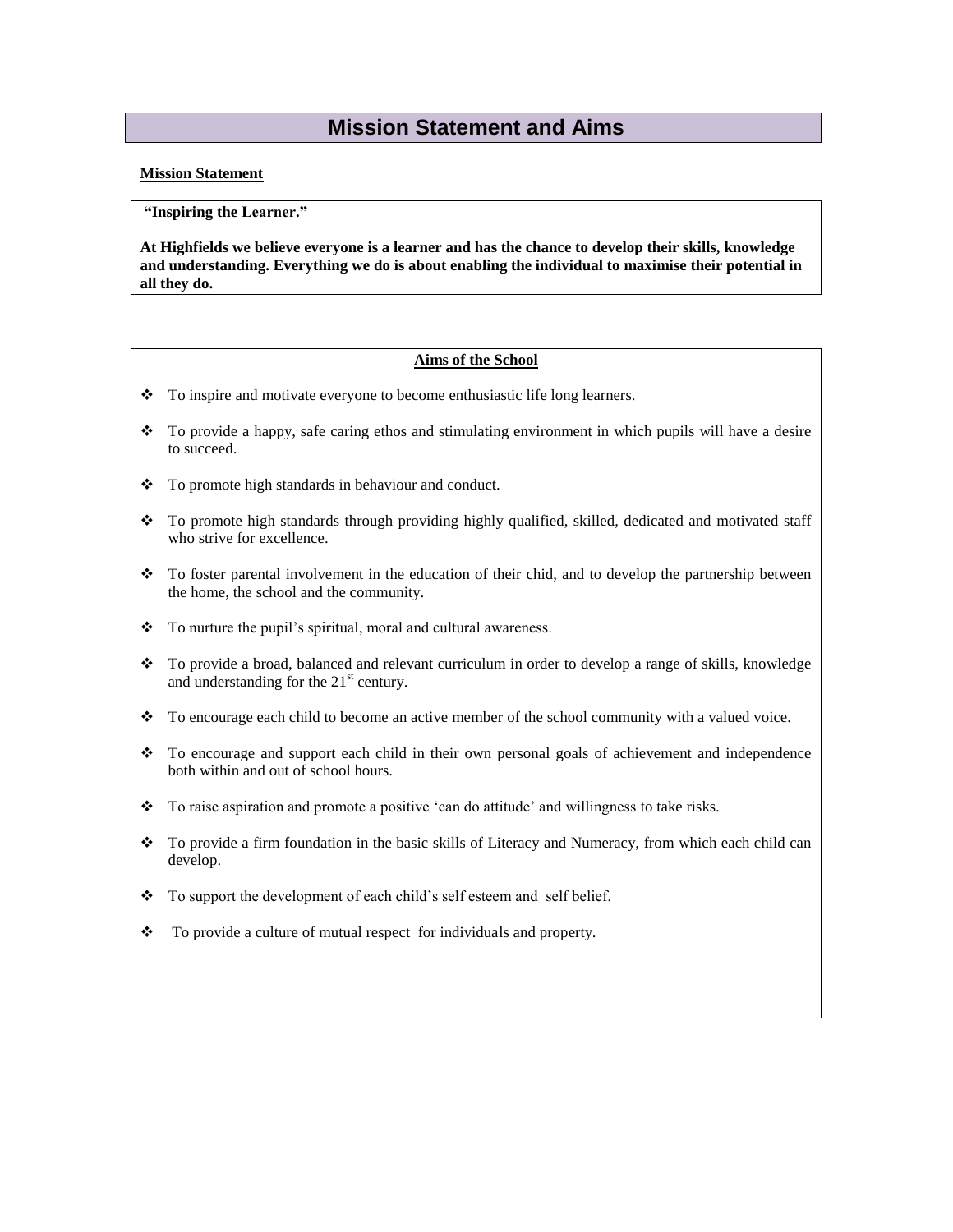#### **Becoming a Volunteer**

Anyone wishing to work as a volunteer who will be in school on a regular basis should request a Volunteer Pack from the School Office. Volunteers should complete the *Volunteer Information Sheet* (Appendix 1) with their contact details, type of activities they would like to help with, and the times they are available to help.

If a DBS check is required the office staff will inform you and ask you to bring in the appropriate i.d.

*Where the volunteering is a placement linked to a course of study the cost of the DBS check will be met by the volunteer (or his/her college).*

When a clear DBS check has been received by the school, the Headteacher may interview the potential volunteer and an appropriate placement will be agreed. This will be in a class which has no family connection to the applicant. A regular day and time will be agreed and the applicant will be expected to sign a volunteer agreement (appendix 2). An entry will be made on the school's Safeguarding Central Record and a file maintained with the confidential details of the volunteer which will be retained by school for 7 years after the volunteer resigns from their volunteering responsibilities.

The exceptions to this are:

• Work Experience Students or University Placements who apply via their educational establishment as it is expected that all necessary safeguarding checks have been carried out by the educational establishment before arriving at Highfields. The student will be expected to sign a confidentiality agreement and will not be placed in a class with any family connection.

• One-off volunteers i.e. assisting with a school walk, a fund raising event or a school visit where volunteers do not have sole responsibility for a group of children or provide any form of intimate care.

*In exceptional circumstances the Headteacher can agree a placement without a reference or full DBS check but a risk assessment must be undertaken.*

**All adults who work in our school, whether a paid member of staff or a volunteer are expected to work and behave in such as way as to actively promote our school vision.**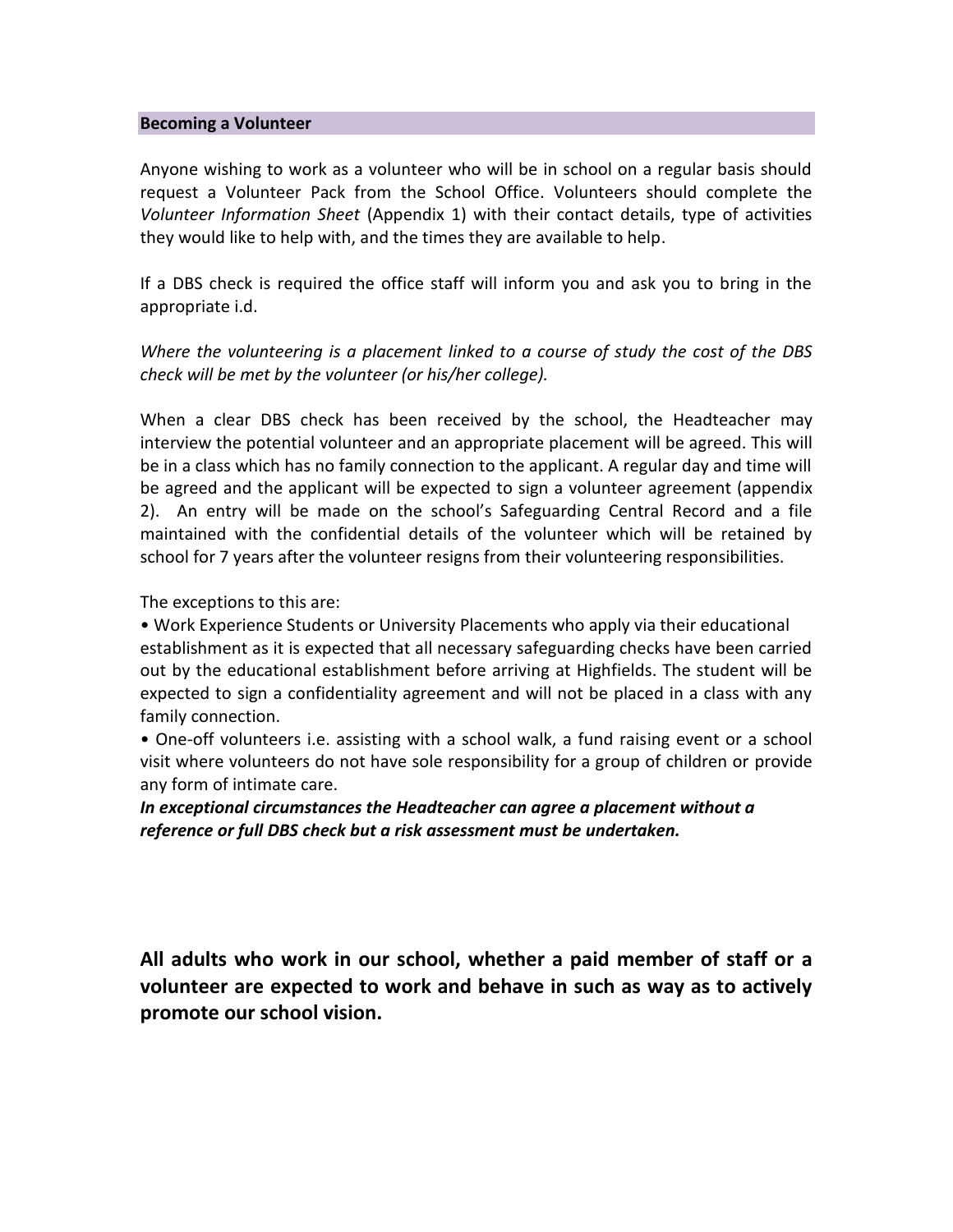#### **Confidentiality**

Volunteers in school are bound by a code of confidentiality. Any concerns that Volunteers have about the children they work with / come into contact with should be voiced with the Class Teacher and NOT with the parents of the child / persons outside school. Comments regarding children's behaviour or learning can be highly sensitive, and if taken out of context, can cause distress to the parents of a child if they hear about such issues through a third party rather than directly from the school. Volunteers who are concerned about anything another adult in the school does or says should raise the matter with the Headteacher or Deputy Headteacher.

#### **Supervision**

All volunteers work under the supervision of the Class Teacher of the class to which they are assigned. Teachers retain responsibility for children at all times, including the children's behaviour and the activity they are undertaking.

Volunteers should have clear guidance from the Teacher as to how an activity is carried out / what the expected outcome of an activity is. Volunteers are encouraged to seek further advice / guidance from the Teacher in the event of any query / problem regarding children's understanding of a task or behaviour.

#### **Health & Safety**

The school has a Health & Safety Policy and this is made available on request to Volunteers working in the school. Class Teachers ensure that Volunteers are clear about emergency procedures (e.g. fire alarm evacuation) and about any safety aspects associated with a particular task (e.g. using DT equipment / accompanying children on visits). Volunteers need to exercise due care and attention and report any obvious hazards or concerns to the Class Teacher / Headteacher.

#### **Child Protection**

The welfare of our children is paramount. To ensure the safety of our children, we adopt the following procedures:

- All Volunteers are given a copy of the Volunteer Policy and asked to sign a *Volunteer Agreement* (Appendix 2)
- Where a Volunteer is engaged in a 'one-off' activity e.g. helping supervise a group of children as part of a class visit, a DBS check will not be required. These volunteers, who are under constant supervision of school staff and must read and sign our *Off-site visit agreement* (Appendix 3).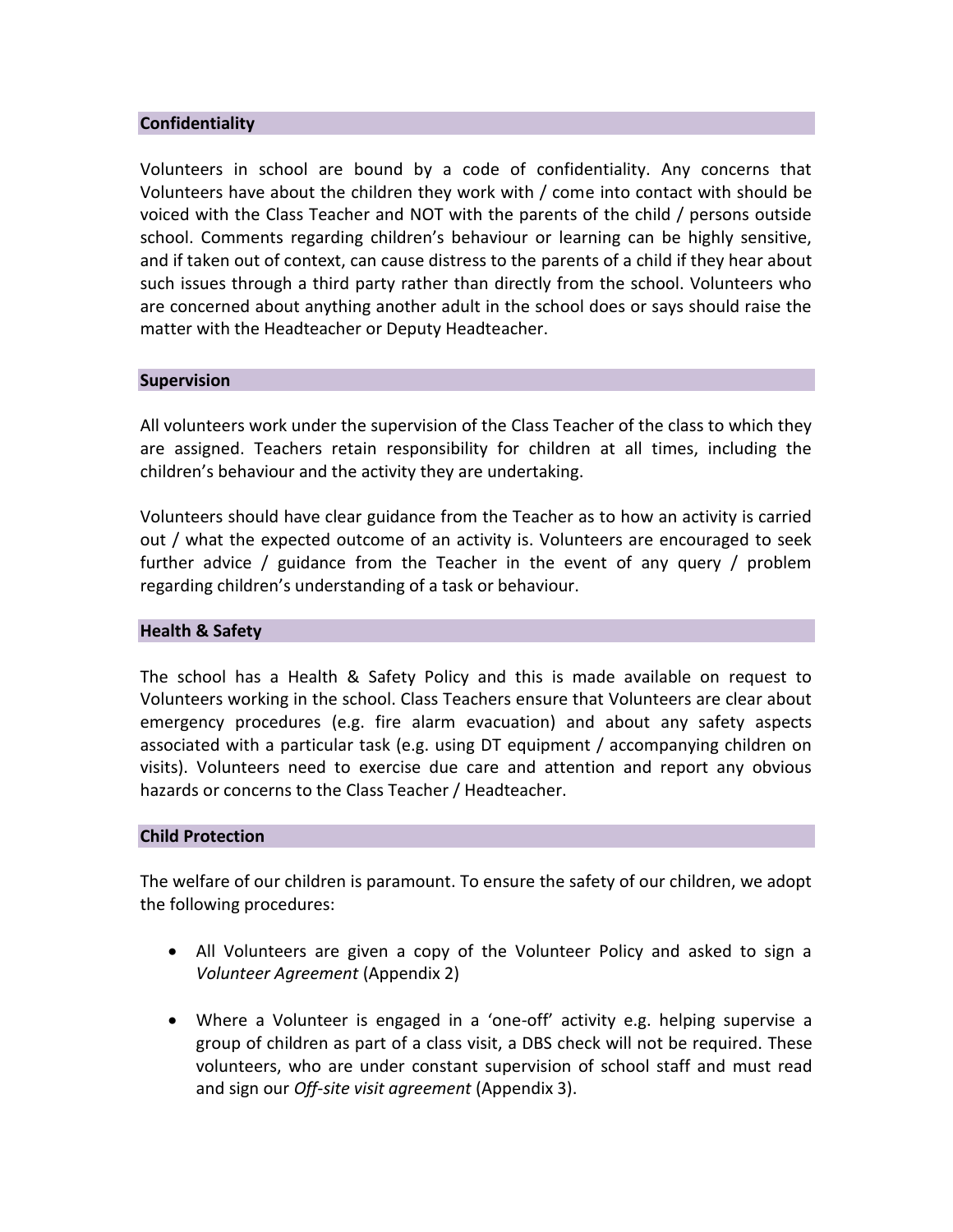#### **Complaints Procedure**

Any complaints made about a Volunteer will be referred to the Headteacher / Deputy Headteacher for investigation. Any complaints made by a Volunteer will be referred to the Headteacher / Deputy Headteacher.

The Headteacher reserves the right to take the following action:

- To speak with a Volunteer about a breach of the Volunteer Agreement and seek reassurance that this will not happen again;
- Offer an alternative placement for a Volunteer, e.g. helping with another activity or in another Class;
- Inform the Volunteer that the school no longer wishes to use them.

#### **Volunteers' Expectations from School**

Volunteers in school should expect to:

- be recognised for their valuable contribution to the learning experience for the children they support
- be assigned worthwhile tasks
- access to any school policies or procedures that are relevant to their role
- access any training that is necessary for the success of their activities
- claim any expenses incurred such as purchases made on behalf of the school and on the instruction of the class teacher.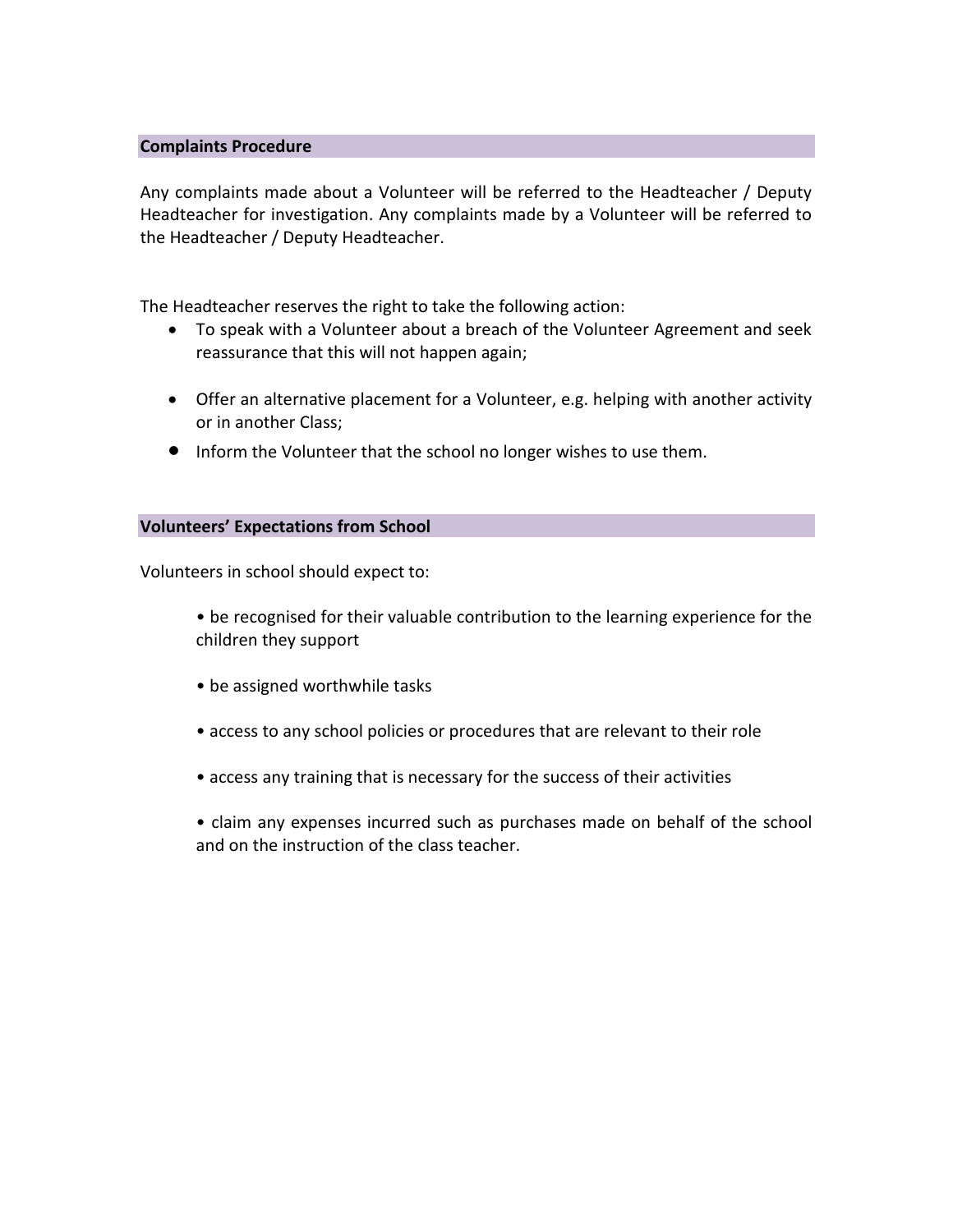#### **School's Expectations from Volunteers**

School expects all volunteers to:

• Adhere to the name protocol for staff i.e. Miss Smith , Mr Brown

• Adhere to the school's Health and Safety Policy, Safeguarding Policy, Data Protection Policy, Confidentiality Policy and ICT Acceptable Use (where appropriate).

• Be role models for the children they work with i.e. consider the language they use, only walk in school, no smoking or swearing and dress appropriately (smart casual with no jeans).

• Refer any behavioural or safeguarding concerns to the class teacher.

• Commit to a regular window of time to allow teachers to plan activities to include the volunteer

• Advise school as soon as possible when it is not possible to attend

## **PLEASE NOTE MOBILE PHONES MUST NOT BE BROUGHT INTO THE MAIN SCHOOL AREA. THEY CAN BE LEFT SECURELY IN THE SCHOOL OFFICE ON ARRIVAL AND COLLECTED WHEN YOU LEAVE.**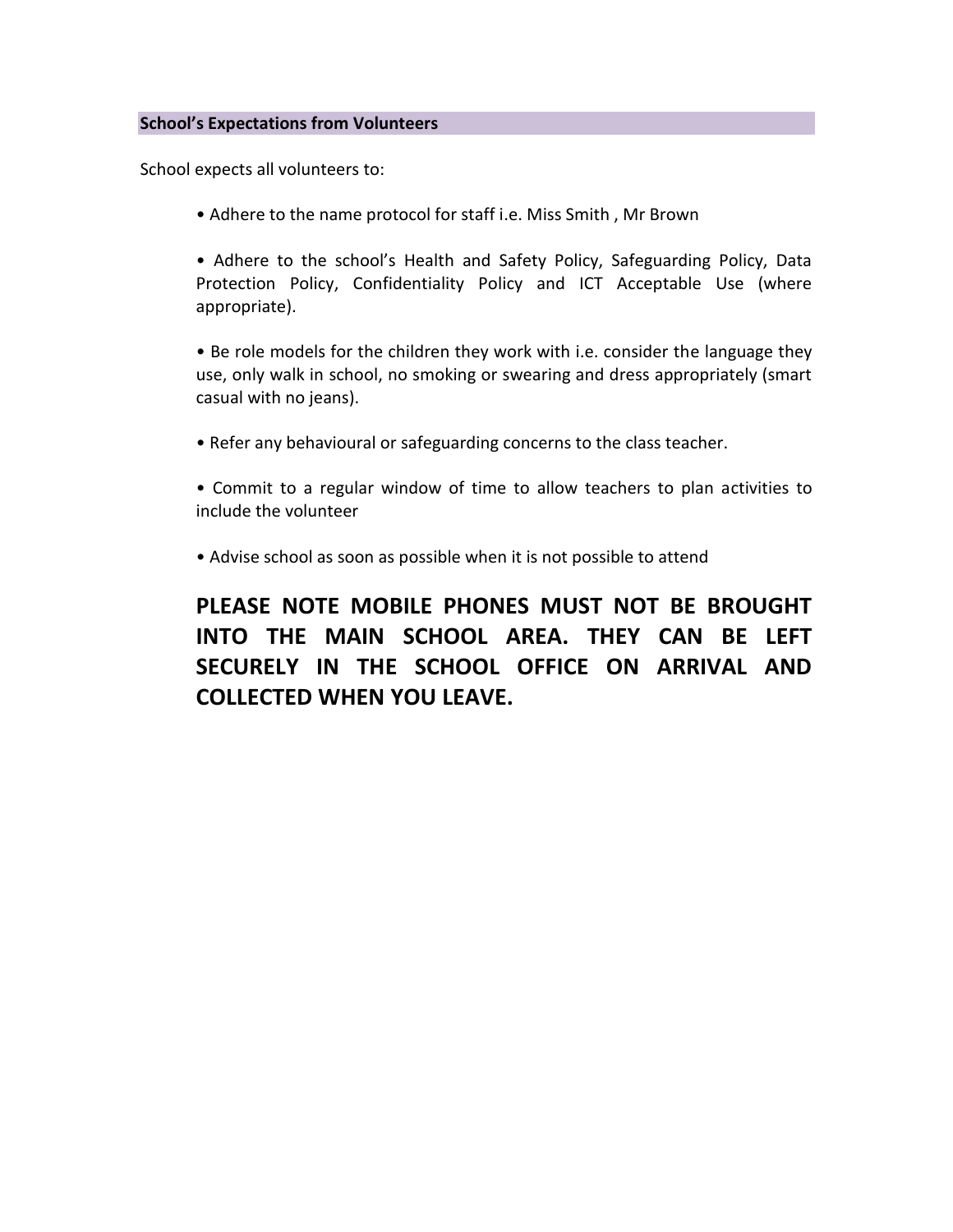#### **APPENDIX 1**

#### **VOLUNTEER INFORMATION SHEET** – FOR NEW VOLUNTEERS

Name of Volunteer:

Date of Birth:

Other names known by (including maiden names):

Address:

Phone:

What skills / areas would you like to help with in school?

Are there any particular age groups / classes you would like to work with?

Do you have any disabilities / other needs we need to take into account when working as a Volunteer in school? *(please give details)*

*Thank you for taking time to complete this Volunteer Information Sheet.*

*Please hand it to the office*

*Your offer of help is appreciated and we will be in touch shortly.*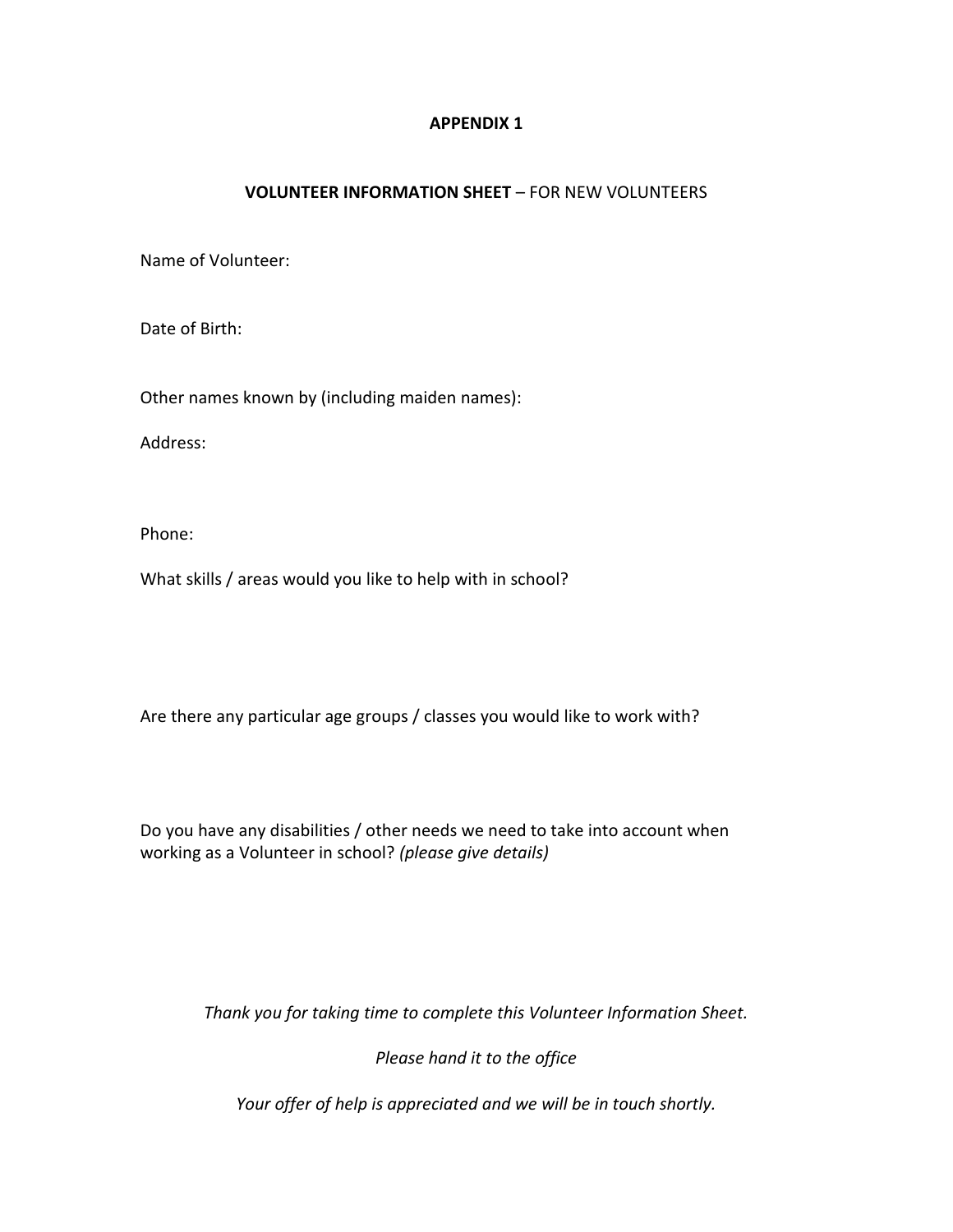#### **APPENDIX 2**

#### **VOLUNTEER AGREEMENT**

Thank you for offering your services as a Volunteer at Highfields Primary School. Your offer of help is greatly appreciated and we hope that you will gain much from your experience here.

Please read and sign this Volunteer Agreement Sheet and hand it in at school. You will receive a copy of it for your records.

- I have received a copy of the School's Volunteer Policy
- I agree to support the School's Aims and Core Values
- I agree to treat information I learn from being a Volunteer in School as confidential
- I understand that I may be required to undergo a DBS check to advise the school of my suitability as a volunteer.

If you already have a DBS Certificate, please hand it to the school and a copy will be made for the school records.

| Signed: |  |
|---------|--|
|         |  |

Name: \_\_\_\_\_\_\_\_\_\_\_\_\_\_\_\_\_\_\_\_\_\_\_\_\_\_\_\_\_\_

| Date: |  |
|-------|--|
|       |  |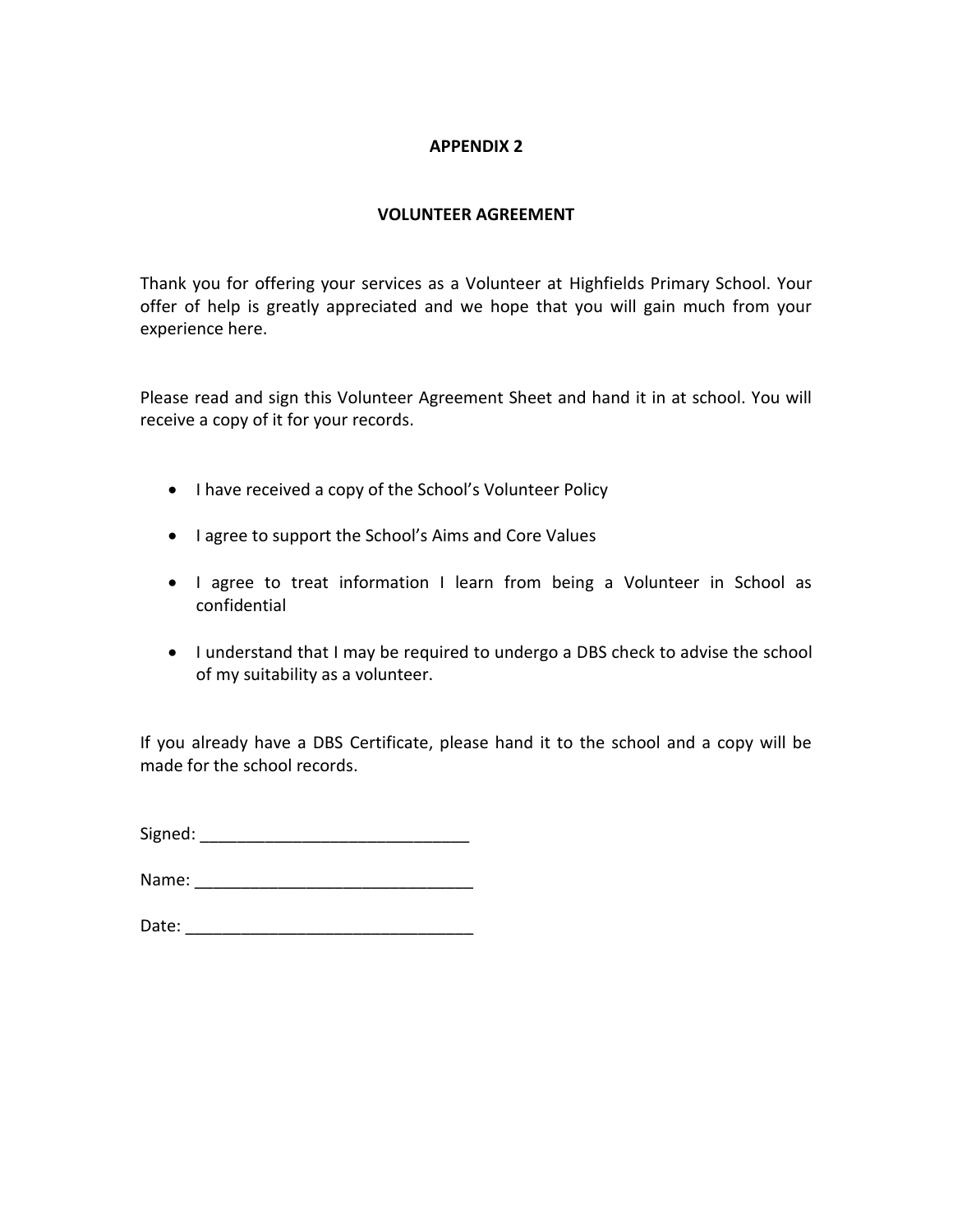#### **APPENDIX 3**

#### **OFF-SITE VISITS VOLUNTEER AGREEMENT**

School trips are an integral part of learning at our school and afford many children opportunities which are outside their usual experiences. We are pleased that you have come forward as a volunteer helper: You will have an important role to play in the success and safety of this school trip.

Please read and return this appendix, and sign and return the helper's slip.

This is part of our school's risk assessment planning.

#### **Role of the Volunteer Helper**

- to be responsible and look after, in equal measure, all of the children in your group
- to stay with your allocated group of children, ensuring that their well being and safety is maintained for the total duration of the school trip
- to promote polite, respectful and courteous behaviour towards each other and members of the general public. We all go as ambassadors of our school!
- to ensure that your group keep up with the body of the school visit party, be it walking, entering or exiting from transportation or following speakers for the trip
- to contact your child's class teacher/member of staff if there are issues with first aid, safety and/or behaviour

#### **Working alongside school staff**

School staff expect volunteer helpers to:

- comply with all of the above whilst being under the direct line management of school staff
- show a commitment to their group, an interest in the focus of the visit and assist children in their learning by helping them to read signs/labels/information, asking questions that encourage children to think about the task and help to explain areas of interest
- follow guidance from the school staff